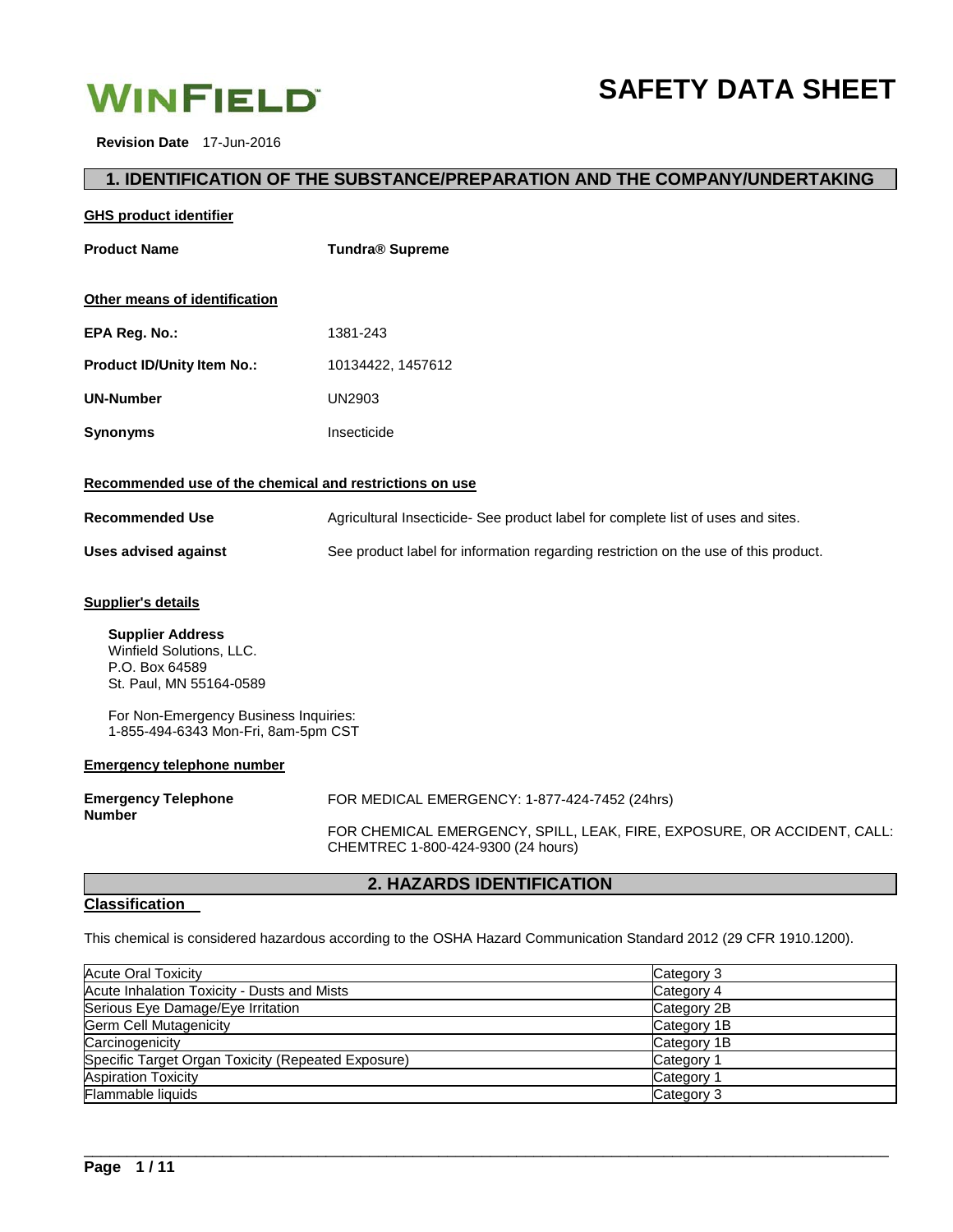#### **GHS Label elements, including precautionary statements**

#### **Emergency Overview**

\_\_\_\_\_\_\_\_\_\_\_\_\_\_\_\_\_\_\_\_\_\_\_\_\_\_\_\_\_\_\_\_\_\_\_\_\_\_\_\_\_\_\_\_\_\_\_\_\_\_\_\_\_\_\_\_\_\_\_\_\_\_\_\_\_\_\_\_\_\_\_\_\_\_\_\_\_\_\_\_\_\_\_\_\_\_\_\_\_\_\_\_\_



#### **Precautionary Statements**

#### **Prevention**

- Use only outdoors or in a well-ventilated area.
- Wash face, hands and any exposed skin thoroughly after handling.
- Do not eat, drink or smoke when using this product.
- Obtain special instructions before use.
- Do not handle until all safety precautions have been read and understood.
- Use personal protective equipment as required.
- Do not breathe mist, vapors or spray.
- Keep away from heat/sparks/open flames/hot surfaces No smoking.
- Keep container tightly closed.
- Ground/bond container and receiving equipment.
- Use explosion-proof electrical/ventilating/lighting/equipment.
- Use only non-sparking tools.
- Take precautionary measures against static discharge.

#### **General Advice**

• If exposed or concerned: Get medical attention/advice

#### **Eyes**

• IF IN EYES: Rinse cautiously with water for several minutes. Remove contact lenses, if present and easy to do. Continue rinsing.

\_\_\_\_\_\_\_\_\_\_\_\_\_\_\_\_\_\_\_\_\_\_\_\_\_\_\_\_\_\_\_\_\_\_\_\_\_\_\_\_\_\_\_\_\_\_\_\_\_\_\_\_\_\_\_\_\_\_\_\_\_\_\_\_\_\_\_\_\_\_\_\_\_\_\_\_\_\_\_\_\_\_\_\_\_\_\_\_\_\_\_\_\_

• If eye irritation persists: Get medical advice/attention.

#### **Skin**

• IF ON SKIN (or hair): Take off immediately all contaminated clothing. Rinse skin with water/shower.

#### **Inhalation**

• IF INHALED: Remove victim to fresh air and keep at rest in a position comfortable for breathing.

#### **Ingestion**

- IF SWALLOWED: Immediately call a POISON CENTER or doctor/physician.
- Rinse mouth.
- Do NOT induce vomiting.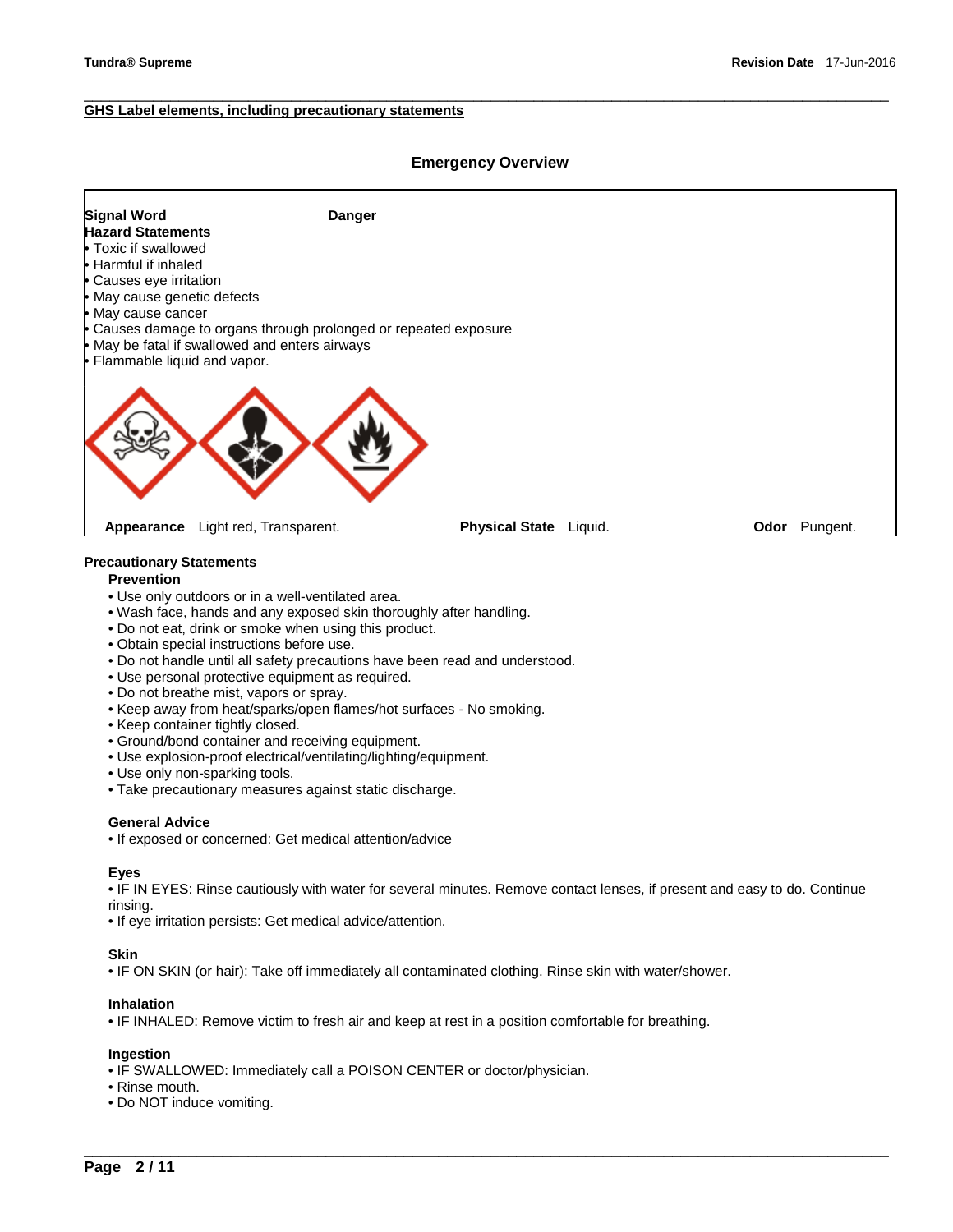#### **Fire**

• In case of fire: Use CO2, dry chemical, or foam for extinction.

#### **Storage**

#### • Store locked up.

• Store in a well-ventilated place. Keep cool.

#### **Disposal**

• Dispose of contents/container to an approved waste disposal plant.

#### **Hazard Not Otherwise Classified (HNOC)**

Not applicable.

#### **Other information**

Very toxic to aquatic life. Very toxic to aquatic life with long lasting effects.

0% of the mixture consists of ingredient(s) of unknown toxicity.

# **3. COMPOSITION/INFORMATION ON INGREDIENTS**

\_\_\_\_\_\_\_\_\_\_\_\_\_\_\_\_\_\_\_\_\_\_\_\_\_\_\_\_\_\_\_\_\_\_\_\_\_\_\_\_\_\_\_\_\_\_\_\_\_\_\_\_\_\_\_\_\_\_\_\_\_\_\_\_\_\_\_\_\_\_\_\_\_\_\_\_\_\_\_\_\_\_\_\_\_\_\_\_\_\_\_\_\_

#### **Synonyms** Insecticide

| <b>Chemical Name</b>                | <b>CAS-No</b> | Weight % | <b>Trade secret</b> |
|-------------------------------------|---------------|----------|---------------------|
| Naphtha (petroleum), heavy aromatic | 64742-94-5    | $<$ 46.1 |                     |
| Chlorpyrifos                        | 2921-88-2     | 28.6     |                     |
| <b>Bifenthrin</b>                   | 82657-04-3    |          |                     |
| Naphthalene                         | $91 - 20 - 3$ | < 4.46   |                     |
| Pseudocumene                        | $95 - 63 - 6$ | 0.77     |                     |

*\*The exact percentage (concentration) of composition has been withheld as a trade secret.* 

# **4. FIRST AID MEASURES**

# **Description of necessary first-aid measures**  If swallowed, get medical help or contact a Poison Control Center right away. **Eye Contact** IF IN EYES: Rinse cautiously with water for several minutes. Remove contact lenses, if present and easy to do. Continue rinsing. If eye irritation persists: Get medical advice/ attention. **Skin Contact IF ON SKIN** (or hair): Remove/Take off immediately all contaminated clothing. Rinse skin with water/shower. **Inhalation IF INHALED:** Remove to fresh air and keep at rest in a position comfortable for breathing. Get medical attention. **Ingestion Aspiration hazard if swallowed - can enter lungs and cause damage. If swallowed, get is and reading the system of the Aspiration hazard if swallowed - can enter lungs and cause damage. If swallowed, get** medical help or contact a Poison Control Center right away. Do NOT induce vomiting. Rinse mouth immediately and drink plenty of water. If vomiting occurs, lean victim forward to reduce the risk of aspiration. Never give anything by mouth to an unconscious person. **Most important symptoms/effects, acute and delayed**

\_\_\_\_\_\_\_\_\_\_\_\_\_\_\_\_\_\_\_\_\_\_\_\_\_\_\_\_\_\_\_\_\_\_\_\_\_\_\_\_\_\_\_\_\_\_\_\_\_\_\_\_\_\_\_\_\_\_\_\_\_\_\_\_\_\_\_\_\_\_\_\_\_\_\_\_\_\_\_\_\_\_\_\_\_\_\_\_\_\_\_\_\_

**Most Important Symptoms/Effects** Aspiration may cause pulmonary edema and pneumonitis.

#### **Indication of immediate medical attention and special treatment needed, if necessary**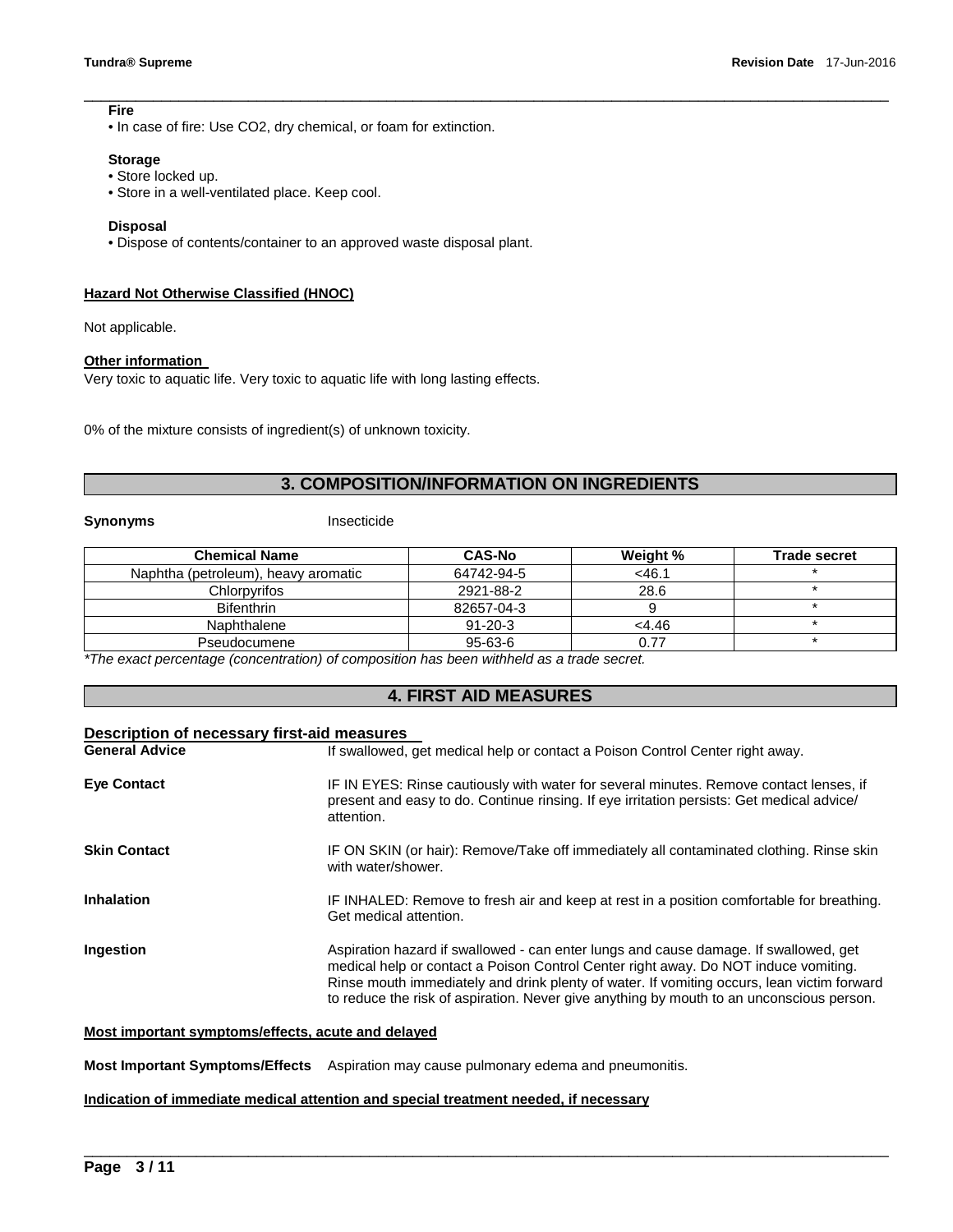**Notes to Physician** This product contains a pyrethroid. If large amounts have been ingested, the stomach and intestine should be evacuated. Treatment is symptomatic and supportive. Digestible fats, oils, or alcohol may increase absorption and so should be avoided. Chlorpyrifos is a cholinesterase inhibitor. Treat symptomatically. If exposed, plasma and red blood cell cholinesterase tests may indicate significance of exposure (baseline data are useful). Atropine, only by injection, is the preferable antidote. Oximes, such as 2-PAM/protopam, may be therapeutic if used early; however, use only in conjunction with atropine. In case of severe acute poisoning, use antidote immediately after establishing an open airway and respiration. Aspiration hazard.

# **5. FIRE-FIGHTING MEASURES**

\_\_\_\_\_\_\_\_\_\_\_\_\_\_\_\_\_\_\_\_\_\_\_\_\_\_\_\_\_\_\_\_\_\_\_\_\_\_\_\_\_\_\_\_\_\_\_\_\_\_\_\_\_\_\_\_\_\_\_\_\_\_\_\_\_\_\_\_\_\_\_\_\_\_\_\_\_\_\_\_\_\_\_\_\_\_\_\_\_\_\_\_\_

#### **Suitable Extinguishing Media**

Dry chemical, carbon dioxide (CO 2), alcohol-resistant foam or water spray.

**Unsuitable Extinguishing Media** Do not use straight streams.

#### **Specific Hazards Arising from the Chemical**

Closed containers may explode from vapor expansion in high heat. Thermal decomposition can lead to release of irritating gases and vapors.

| <b>Explosion Data</b>                   |       |
|-----------------------------------------|-------|
| <b>Sensitivity to Mechanical Impact</b> | None. |
| <b>Sensitivity to Static Discharge</b>  | Yes.  |

#### **Protective Equipment and Precautions for Firefighters**

As in any fire, wear self-contained breathing apparatus pressure-demand, MSHA/NIOSH (approved or equivalent) and full protective gear. Most vapors are heavier than air. They will spread along ground and collect in low or confined areas (sewers, basements, tanks) Vapors may travel to source of ignition and flash back.

#### **6. ACCIDENTAL RELEASE MEASURES**

#### **Personal precautions, protective equipment and emergency procedures**

| <b>Personal Precautions</b>                           | Ensure adequate ventilation. Keep people away from and upwind of spill/leak. Remove all<br>sources of ignition. Do not get in eyes, on skin, or on clothing. Do not touch damaged<br>containers or spilled material unless wearing appropriate protective clothing. Wear<br>protective gloves/clothing and eye/face protection. Refer to Section 8. |
|-------------------------------------------------------|-----------------------------------------------------------------------------------------------------------------------------------------------------------------------------------------------------------------------------------------------------------------------------------------------------------------------------------------------------|
| <b>Environmental Precautions</b>                      |                                                                                                                                                                                                                                                                                                                                                     |
| <b>Environmental Precautions</b>                      | Do not allow spilled product to enter sewers or waterways. Collect spillage. Dispose of<br>contents/container to an approved waste disposal plant. See Section 12 for additional<br>Ecological Information.                                                                                                                                         |
| Methods and materials for containment and cleaning up |                                                                                                                                                                                                                                                                                                                                                     |
| <b>Methods for Containment</b>                        | Prevent further leakage or spillage if safe to do so. Dike far ahead of spill; use dry sand to<br>contain the flow of material                                                                                                                                                                                                                      |
| <b>Methods for Cleaning Up</b>                        | Prevent product from entering drains. Take precautionary measures against static<br>discharges. Soak up with inert absorbent material. Pick up and transfer to properly labeled<br>containers. Clean contaminated surface thoroughly.                                                                                                               |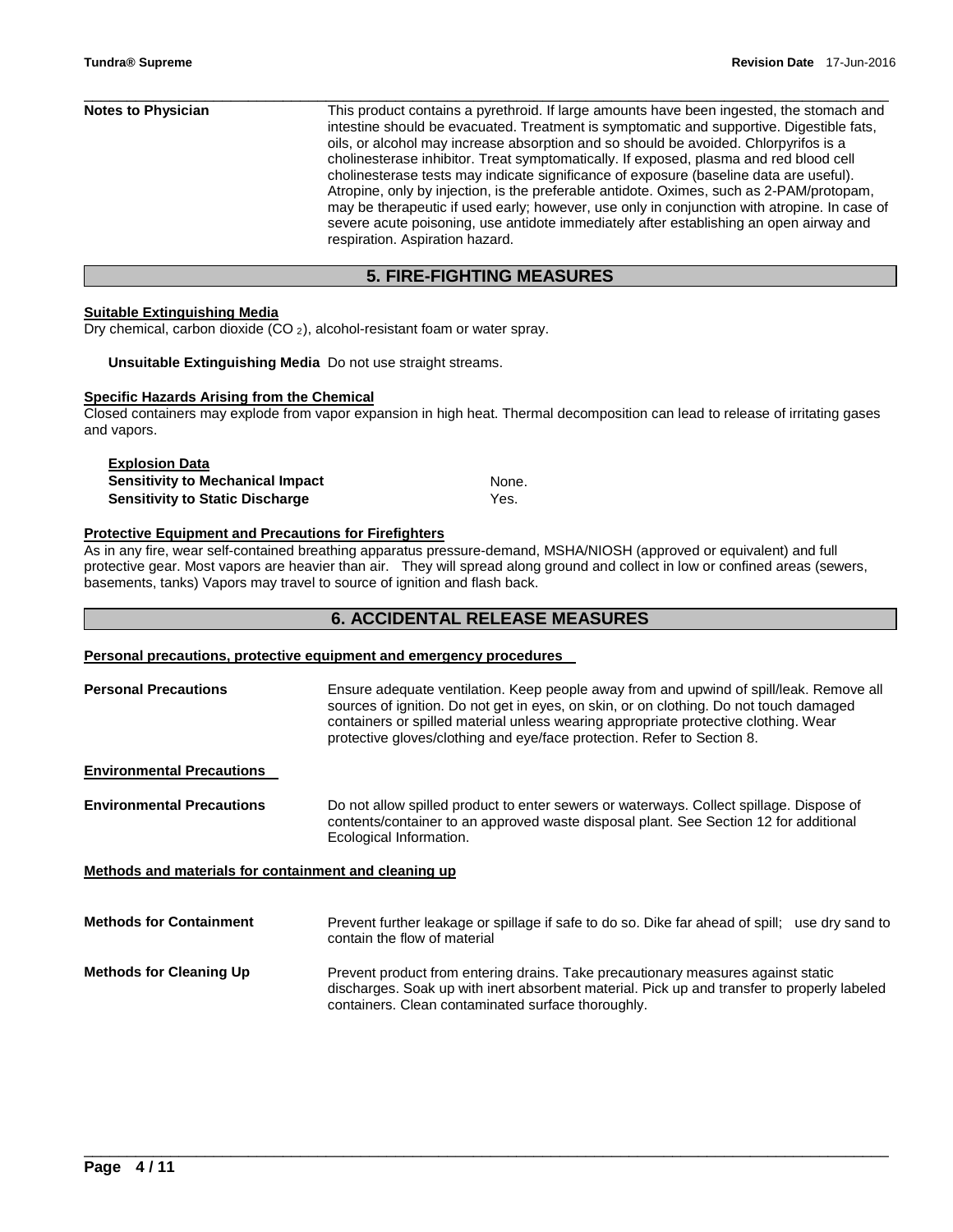#### \_\_\_\_\_\_\_\_\_\_\_\_\_\_\_\_\_\_\_\_\_\_\_\_\_\_\_\_\_\_\_\_\_\_\_\_\_\_\_\_\_\_\_\_\_\_\_\_\_\_\_\_\_\_\_\_\_\_\_\_\_\_\_\_\_\_\_\_\_\_\_\_\_\_\_\_\_\_\_\_\_\_\_\_\_\_\_\_\_\_\_\_\_ **7. HANDLING AND STORAGE**

# **Precautions for safe handling**

| <b>Handling</b>                                              | Ensure adequate ventilation. Avoid contact with skin, eyes and clothing. Avoid breathing<br>dust/fume/gas/mist/vapors/spray. Remove all sources of ignition. Ground and bond all<br>lines and equipment associated with product system. All equipment should be<br>non-sparking and explosion proof. Remove and wash contaminated clothing separately<br>before re-use. |
|--------------------------------------------------------------|-------------------------------------------------------------------------------------------------------------------------------------------------------------------------------------------------------------------------------------------------------------------------------------------------------------------------------------------------------------------------|
| Conditions for safe storage, including any incompatibilities |                                                                                                                                                                                                                                                                                                                                                                         |
| <b>Storage</b>                                               | Keep containers tightly closed in a dry, cool and well-ventilated place. Keep away from heat<br>and sources of ignition. Store away from children, food or feed products. Protect from<br>freezing. Do not store in aluminum or metal containers.                                                                                                                       |
| <b>Incompatible Products</b>                                 | Incompatible with strong acids and bases.                                                                                                                                                                                                                                                                                                                               |

# **8. EXPOSURE CONTROLS / PERSONAL PROTECTION**

# **Control parameters**

#### **Exposure Guidelines**

| <b>Chemical Name</b> | <b>ACGIH TLV</b>                    | <b>OSHA PEL</b>                     | <b>NIOSH IDLH</b>             |
|----------------------|-------------------------------------|-------------------------------------|-------------------------------|
| Chlorpyrifos         | TWA: $0.1 \text{ mg/m}^3$ inhalable | (vacated) TWA: $0.2 \text{ mg/m}^3$ | TWA: $0.2 \text{ mg/m}^3$     |
| 2921-88-2            | fraction and vapor                  | (vacated) S*                        | STEL: $0.6$ mg/m <sup>3</sup> |
|                      |                                     |                                     |                               |
| Naphthalene          | STEL: 15 ppm                        | TWA: 10 ppm                         | IDLH: 250 ppm                 |
| $91 - 20 - 3$        | TWA: 10 ppm                         | TWA: 50 mg/m <sup>3</sup>           | TWA: 10 ppm                   |
|                      | S*                                  | (vacated) TWA: 10 ppm               | TWA: $50 \text{ mg/m}^3$      |
|                      |                                     | (vacated) TWA: 50 mg/m $3$          | STEL: 15 ppm                  |
|                      |                                     | (vacated) STEL: 15 ppm              | STEL: $75 \text{ mg/m}^3$     |
|                      |                                     | (vacated) STEL: 75 mg/m $3$         |                               |
| Pseudocumene         | TWA: 25 ppm                         | (vacated) TWA: 25 ppm               | TWA: 25 ppm                   |
| 95-63-6              |                                     | (vacated) TWA: 125 mg/m $3$         | TWA: $125 \text{ mg/m}^3$     |

# **Legend**

S\* - Skin Absorber

### **Appropriate engineering controls**

| <b>Engineering Measures</b> | Showers             |  |
|-----------------------------|---------------------|--|
|                             | Eyewash stations    |  |
|                             | Ventilation systems |  |

# **Individual protection measures, such as personal protective equipment**

| <b>Eye/Face Protection</b><br><b>Skin and Body Protection</b><br><b>Respiratory Protection</b> | Safety glasses with side shields or safety goggles.<br>Impervious clothing. Impervious gloves.<br>If exposure limits are exceeded or irritation is experienced, NIOSH/MSHA approved<br>respiratory protection should be worn. Positive-pressure supplied air respirators may be<br>required for high airborne contaminant concentrations. Respiratory protection must be<br>provided in accordance with current local regulations. |
|------------------------------------------------------------------------------------------------|------------------------------------------------------------------------------------------------------------------------------------------------------------------------------------------------------------------------------------------------------------------------------------------------------------------------------------------------------------------------------------------------------------------------------------|
|                                                                                                | <b>NOTE TO END USERS:</b> Personal protection equipment (PPE) and clothing listed in this<br>section is for manufacturing, commercial blending and packaging workers. Applicators and<br>handlers should refer to the pesticide product label for proper personal protective<br>equipment and clothing.                                                                                                                            |
| <b>Hygiene Measures</b>                                                                        | Handle in accordance with good industrial hygiene and safety practice. Remove and wash<br>contaminated clothing and gloves, including the inside, before re-use. Do not eat, drink or<br>smoke when using this product. Provide regular cleaning of equipment, work area and<br>clothing.                                                                                                                                          |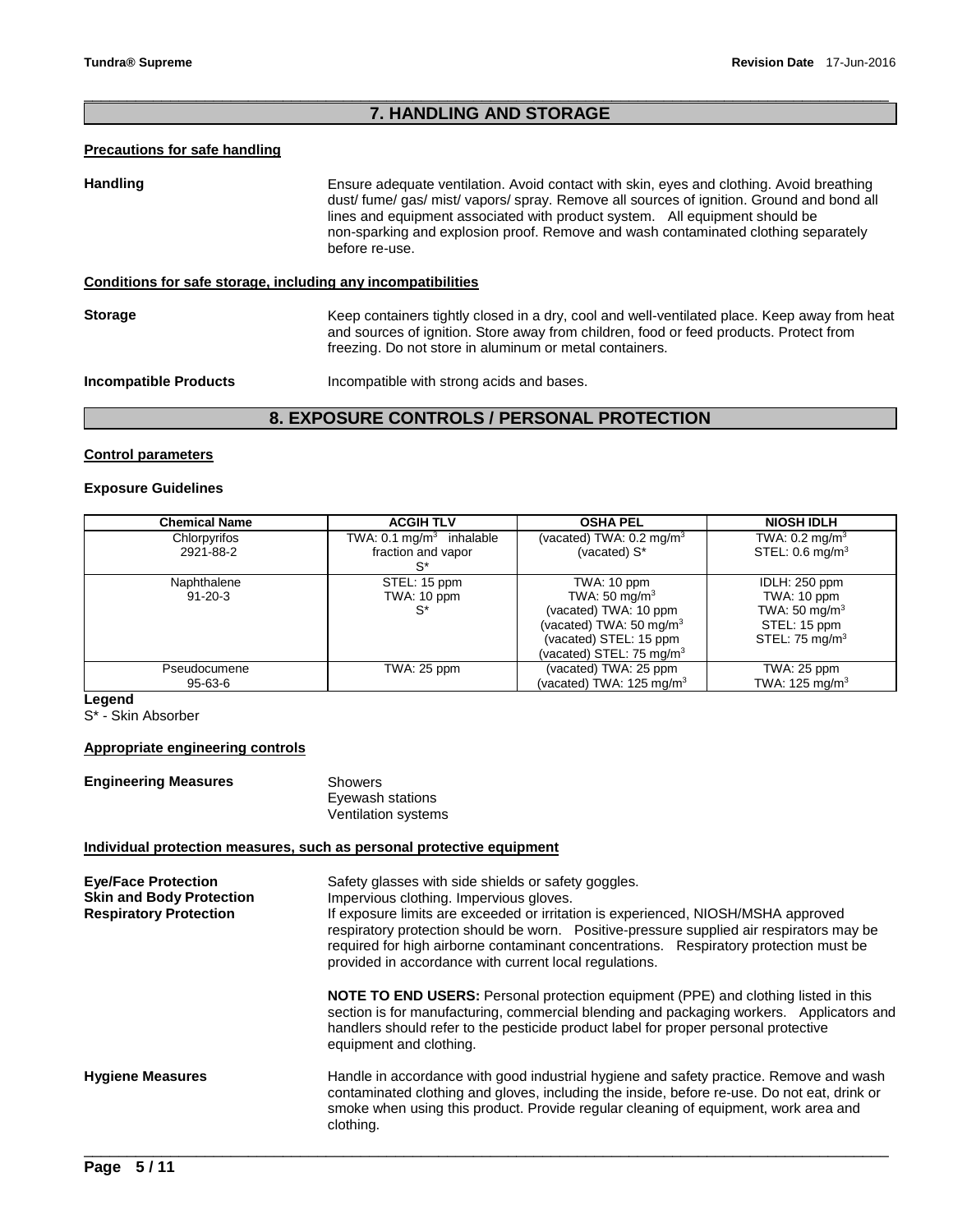# **9. PHYSICAL AND CHEMICAL PROPERTIES**

\_\_\_\_\_\_\_\_\_\_\_\_\_\_\_\_\_\_\_\_\_\_\_\_\_\_\_\_\_\_\_\_\_\_\_\_\_\_\_\_\_\_\_\_\_\_\_\_\_\_\_\_\_\_\_\_\_\_\_\_\_\_\_\_\_\_\_\_\_\_\_\_\_\_\_\_\_\_\_\_\_\_\_\_\_\_\_\_\_\_\_\_\_

### **Information on basic physical and chemical properties**

| <b>Physical State</b>                                   | Liquid.           | Appearance            | Light red, Transparent.   |
|---------------------------------------------------------|-------------------|-----------------------|---------------------------|
| Odor                                                    | Pungent.          | <b>Odor Threshold</b> | No information available. |
| <b>Property</b>                                         | Values            | Remarks/ - Method     |                           |
| рH                                                      | 4.6               | None known            |                           |
| <b>Melting Point/Range</b>                              | No data available | None known            |                           |
| <b>Boiling Point/Boiling Range</b>                      | No data available | None known            |                           |
| <b>Flash Point</b>                                      | 136 °F            | None known            |                           |
| <b>Evaporation rate</b>                                 | No data available | None known            |                           |
| Flammability (solid, gas)                               | No data available | None known            |                           |
| <b>Flammability Limits in Air</b>                       |                   |                       |                           |
| upper flammability limit                                | No data available |                       |                           |
| lower flammability limit                                | No data available |                       |                           |
| <b>Vapor Pressure</b>                                   | No data available | None known            |                           |
| <b>Vapor Density</b>                                    | No data available | None known            |                           |
| <b>Specific Gravity</b>                                 | 1.035             | None known            |                           |
| <b>Water Solubility</b>                                 | No data available | None known            |                           |
| Solubility in other solvents                            | No data available | None known            |                           |
| Partition coefficient: n-octanol/waterNo data available |                   | None known            |                           |
| <b>Autoignition Temperature</b>                         | No data available | None known            |                           |
| <b>Decomposition Temperature</b>                        | No data available | None known            |                           |
| Viscosity                                               | No data available | None known            |                           |
| <b>Flammable Properties</b>                             | Flammable.        |                       |                           |
| <b>Explosive Properties</b>                             | No data available |                       |                           |
| <b>Oxidizing Properties</b>                             | No data available |                       |                           |
| <b>Other information</b>                                |                   |                       |                           |
| <b>VOC Content (%)</b>                                  | No data available |                       |                           |

# **10. STABILITY AND REACTIVITY**

\_\_\_\_\_\_\_\_\_\_\_\_\_\_\_\_\_\_\_\_\_\_\_\_\_\_\_\_\_\_\_\_\_\_\_\_\_\_\_\_\_\_\_\_\_\_\_\_\_\_\_\_\_\_\_\_\_\_\_\_\_\_\_\_\_\_\_\_\_\_\_\_\_\_\_\_\_\_\_\_\_\_\_\_\_\_\_\_\_\_\_\_\_

#### **Reactivity**

No dangerous reaction known under conditions of normal use.

### **Chemical stability**

Stable under recommended storage conditions.

#### **Possibility of hazardous reactions**

None under normal processing.

#### **Hazardous Polymerization**

Hazardous polymerization does not occur.

### **Conditions to avoid**

Do not freeze. Ignitions sources - heat, sparks and open flames.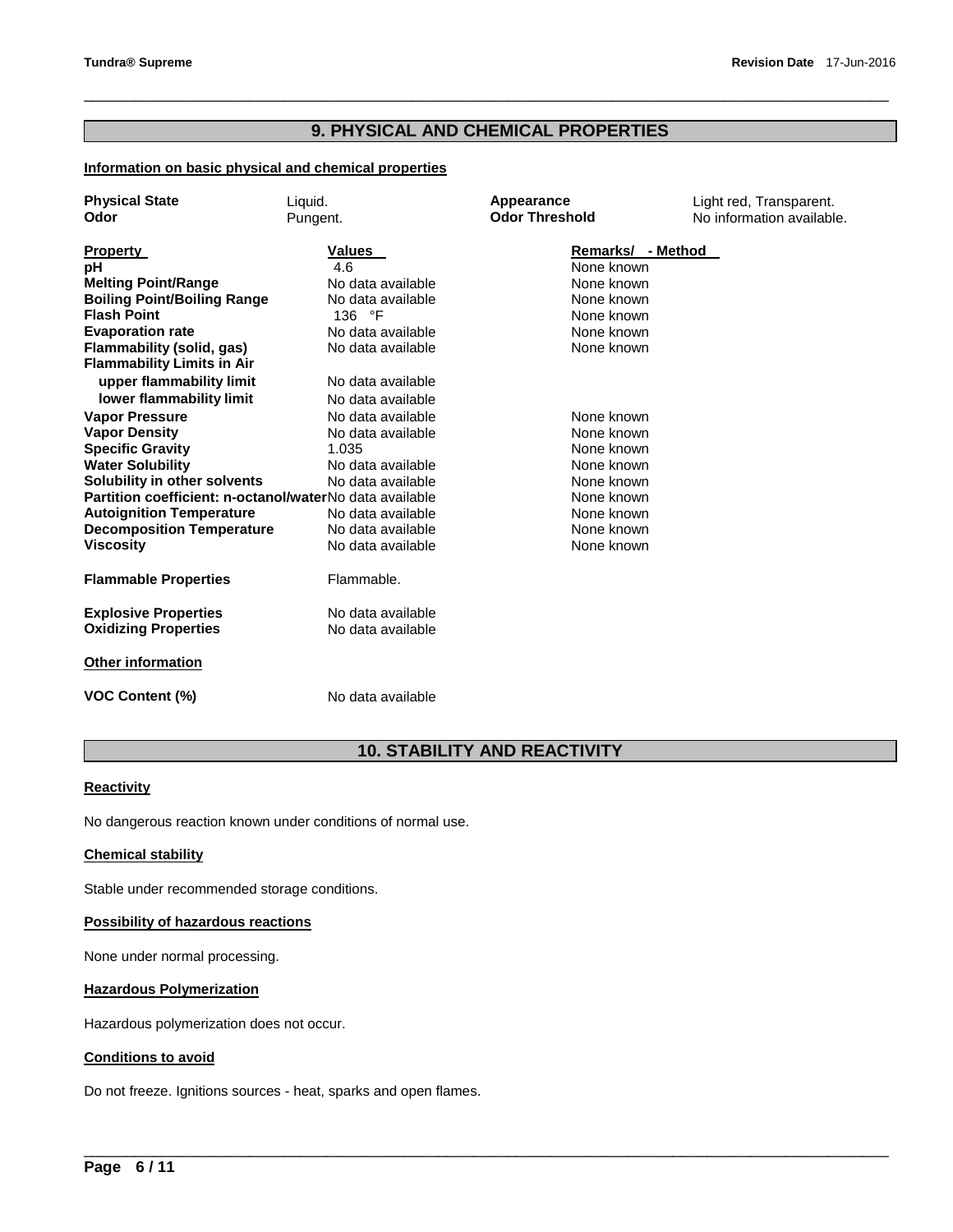#### **Incompatible materials**

Incompatible with strong acids and bases.

#### **Hazardous decomposition products**

Thermal decomposition can lead to release of irritating and toxic gases and vapors: Carbon monoxide (CO), Carbon dioxide (CO2), Nitrogen oxides (NOx), and Sulfur oxides.

\_\_\_\_\_\_\_\_\_\_\_\_\_\_\_\_\_\_\_\_\_\_\_\_\_\_\_\_\_\_\_\_\_\_\_\_\_\_\_\_\_\_\_\_\_\_\_\_\_\_\_\_\_\_\_\_\_\_\_\_\_\_\_\_\_\_\_\_\_\_\_\_\_\_\_\_\_\_\_\_\_\_\_\_\_\_\_\_\_\_\_\_\_

# **11. TOXICOLOGICAL INFORMATION**

### **Information on likely routes of exposure**

| Toxic if swallowed. Potential for aspiration if swallowed. Vomiting may aspirate into lungs |
|---------------------------------------------------------------------------------------------|
|                                                                                             |

#### **Symptoms related to the physical, chemical and toxicological characteristics**

| Symptoms | Symptoms of overexposure may include dizziness, drowsiness, headaches, nausea, heart |
|----------|--------------------------------------------------------------------------------------|
|          | rate changes, or difficulty in breathing. See other listed effects under ingestion.  |

#### **Delayed and immediate effects and also chronic effects from short and long term exposure**

| <b>Sensitization</b>     | Did not cause sensitization on laboratory animals.                                       |
|--------------------------|------------------------------------------------------------------------------------------|
| <b>Mutagenic Effects</b> | Contains a known or suspected mutagen.                                                   |
| Carcinogenicity          | The table below indicates whether each agency has listed any ingredient as a carcinogen. |
|                          |                                                                                          |

| hemical<br>Name | <b>ACGIF</b> | ADC<br>'Ar<br>ını   | .<br>.                                      | $\sim$<br>,,,, |
|-----------------|--------------|---------------------|---------------------------------------------|----------------|
| Naphthalene     | ٦٠.          | 2F<br><br>п.<br>uuu | Anticipated<br>יsonabl∨<br>- - - -<br>леази |                |

#### **ACGIH: (American Conference of Governmental Industrial Hygienists)**

A3 - Animal Carcinogen

#### **IARC: (International Agency for Research on Cancer)**

Group 2B - Possibly Carcinogenic to Humans

#### **NTP: (National Toxicity Program)**

Reasonably Anticipated - Reasonably Anticipated to be a Human Carcinogen

| <b>Reproductive Toxicity</b><br>STOT - single exposure         | No information available.<br>None of the ingredients are known to cause specific target organ effects from a single<br>exposure.                                                                                  |
|----------------------------------------------------------------|-------------------------------------------------------------------------------------------------------------------------------------------------------------------------------------------------------------------|
| <b>STOT - repeated exposure</b><br><b>Target Organ Effects</b> | Causes damage to organs through prolonged or repeated exposure.<br>Eyes. Skin. Respiratory system. Central nervous system (CNS). Peripheral Nervous<br>System (PNS). Plasma Cholinesterase. Liver. Kidney. Blood. |
| <b>Aspiration Hazard</b>                                       | May be fatal if swallowed and enters airways.                                                                                                                                                                     |

| Numerical measures of toxicity - Product |                                                                  |
|------------------------------------------|------------------------------------------------------------------|
| <b>Acute Toxicity</b>                    | 0% of the mixture consists of ingredient(s) of unknown toxicity. |
| LD50 Oral                                | 98 mg/kg; (rat)                                                  |
| <b>LD50 Dermal</b>                       | 5050 mg/kg; (rabbit)                                             |
| <b>Inhalation</b>                        |                                                                  |
| dust/mist                                | 2.18 mg/L; (rat, 4 hr)                                           |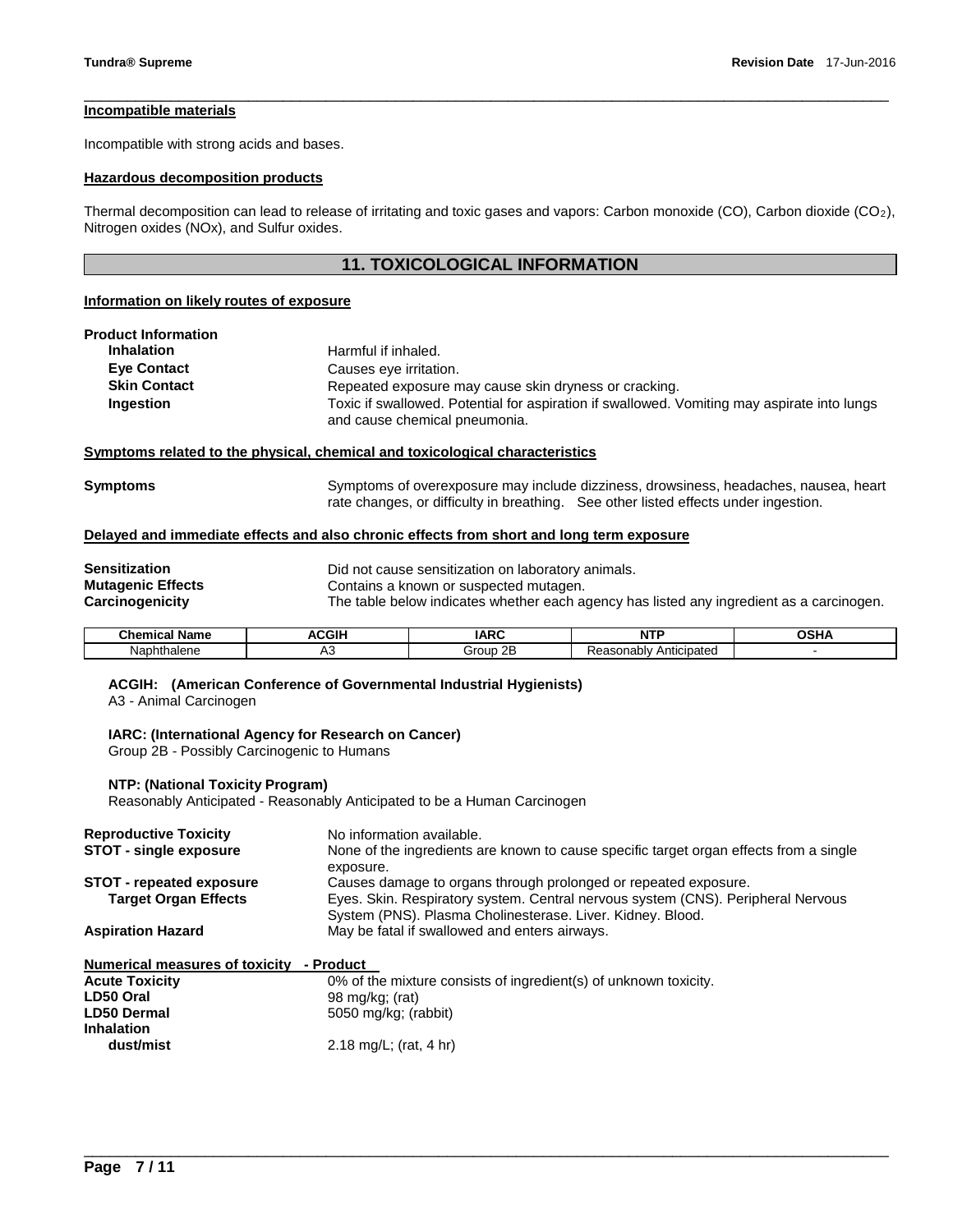#### \_\_\_\_\_\_\_\_\_\_\_\_\_\_\_\_\_\_\_\_\_\_\_\_\_\_\_\_\_\_\_\_\_\_\_\_\_\_\_\_\_\_\_\_\_\_\_\_\_\_\_\_\_\_\_\_\_\_\_\_\_\_\_\_\_\_\_\_\_\_\_\_\_\_\_\_\_\_\_\_\_\_\_\_\_\_\_\_\_\_\_\_\_ **12. ECOLOGICAL INFORMATION**

# **Ecotoxicity**

Very toxic to aquatic life. Very toxic to aquatic life with long lasting effects.

| <b>Chemical Name</b>       | <b>Toxicity to Algae</b>        | <b>Toxicity to Fish</b>              | <b>Toxicity to</b>       | Daphnia Magna (Water      |
|----------------------------|---------------------------------|--------------------------------------|--------------------------|---------------------------|
|                            |                                 |                                      | Microorganisms           | Flea)                     |
| Naphtha (petroleum), heavy | EC50 72 h: = $2.5 \text{ mg/L}$ | LC50 96 h: = 19 mg/L static          |                          | EC50 48 h: = $0.95$ mg/L  |
| aromatic                   | (Skeletonema costatum)          | (Pimephales promelas) LC50           |                          | (Daphnia magna)           |
| 64742-94-5                 |                                 | $96 h = 2.34$ mg/L                   |                          |                           |
|                            |                                 | (Oncorhynchus mykiss)                |                          |                           |
|                            |                                 | LC50 96 h: = $1740$ mg/L             |                          |                           |
|                            |                                 | static (Lepomis macrochirus)         |                          |                           |
|                            |                                 | LC50 96 h: = 45 mg/L                 |                          |                           |
|                            |                                 | flow-through (Pimephales             |                          |                           |
|                            |                                 | promelas) LC50 96 h: = $41$          |                          |                           |
|                            |                                 | mg/L (Pimephales                     |                          |                           |
|                            |                                 | promelas)                            |                          |                           |
| Chlorpyrifos               |                                 | LC50 96 h: 0.002-0.032               | $EC50 = 46.3$ mg/L 5 min | EC50 48 h: 0.00009 -      |
| 2921-88-2                  |                                 | mg/L flow-through                    |                          | 0.00012 mg/L Flow through |
|                            |                                 | (Oncorhynchus mykiss)                |                          | (Daphnia magna)           |
|                            |                                 | LC50 96 h: 0.0047-0.0075             |                          | EC50 48 h: 0.00012 -      |
|                            |                                 | mg/L flow-through (Lepomis           |                          | 0.00023 mg/L Static       |
|                            |                                 | macrochirus)                         |                          | (Daphnia magna)           |
|                            |                                 | LC50 96 h: 0.11-0.13 mg/L            |                          |                           |
|                            |                                 | flow-through (Pimephales             |                          |                           |
|                            |                                 | promelas)                            |                          |                           |
|                            |                                 | LC50 96 h: $<$ 0.001 mg/L            |                          |                           |
|                            |                                 | static (Oncorhynchus                 |                          |                           |
|                            |                                 | mykiss)                              |                          |                           |
|                            |                                 | LC50 96 h: = $0.0013$ mg/L           |                          |                           |
|                            |                                 | static (Lepomis macrochirus)         |                          |                           |
|                            |                                 | LC50 96 h: = $0.0026$ mg/L           |                          |                           |
|                            |                                 | (Lepomis macrochirus)                |                          |                           |
|                            |                                 | LC50 96 h: = $0.00717$ mg/L          |                          |                           |
|                            |                                 | (Poecilia reticulata)                |                          |                           |
|                            |                                 | LC50 96 h: = $0.00717$ mg/L          |                          |                           |
|                            |                                 | semi-static (Poecilia<br>reticulata) |                          |                           |
|                            |                                 | LC50 96 h: = $0.008$ mg/L            |                          |                           |
|                            |                                 | static (Cyprinus carpio)             |                          |                           |
|                            |                                 | LC50 96 h: = $0.011$ mg/L            |                          |                           |
|                            |                                 | (Oncorhynchus mykiss)                |                          |                           |
| <b>Bifenthrin</b>          |                                 | C50 96 h: 0.0001-0.00019             |                          | EC50 48 h: 0.00135 -      |
| 82657-04-3                 |                                 | mg/L flow-through                    |                          | 0.00195 mg/L Static       |
|                            |                                 | (Oncorhynchus mykiss)                |                          | (Daphnia magna)           |
|                            |                                 | LC50 96 h: 0.0003-0.00038            |                          |                           |
|                            |                                 | mg/L flow-through (Lepomis           |                          |                           |
|                            |                                 | macrochirus)                         |                          |                           |
| Naphthalene                | EC50 72 h: = $0.4$ mg/L         | LC50 96 h: 0.91 - 2.82 mg/L          |                          |                           |
| 91-20-3                    | (Skeletonema costatum)          | static (Oncorhynchus                 |                          |                           |
|                            |                                 | mykiss)                              |                          |                           |
| Pseudocumene               |                                 | LC50 96 h: 7.19 - 8.28               |                          | EC50 48 h: = $6.14$ mg/L  |
| 95-63-6                    |                                 | mg/L flow-through                    |                          | (Daphnia magna)           |
|                            |                                 | (Pimephales promelas) LC50           |                          |                           |
|                            |                                 | 96 h: = $7.72$ mg/L                  |                          |                           |
|                            |                                 | flow-through (Pimephales             |                          |                           |
|                            |                                 | promelas)                            |                          |                           |

# **Persistence and Degradability** No information available.

#### **Bioaccumulation**

| <b>Chemical Name</b>                   | Log Pow       |
|----------------------------------------|---------------|
| Naphtha (petroleum).<br>heavy aromatic | 2.9<br>$-6.7$ |
| Naphthalene                            | ა.ა           |
| Pseudocumene                           | 3.63          |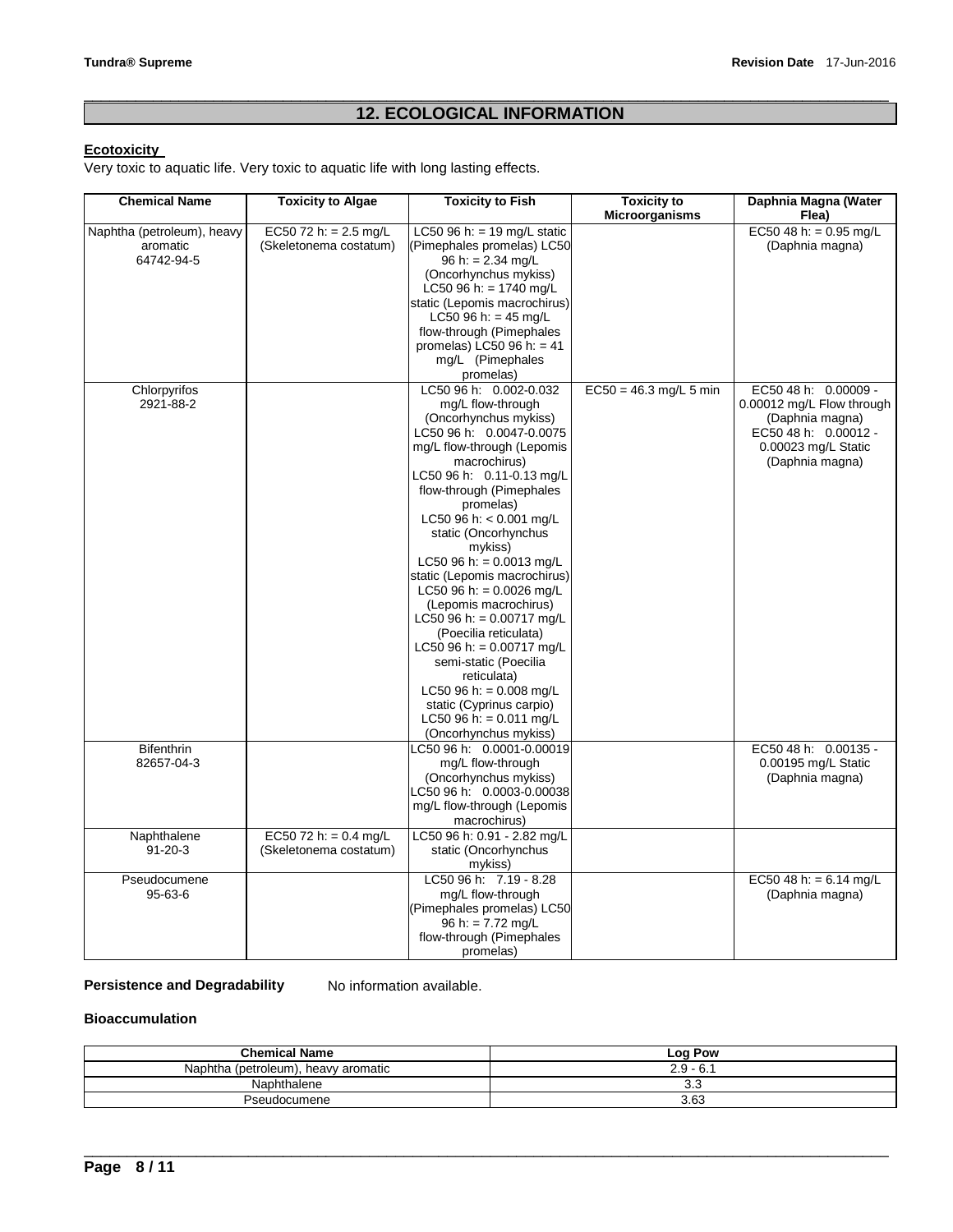### **Other Adverse Effects**

Dangerous to bees. To protect bees and pollinating insects do not apply to plants when in flower.

# **13. DISPOSAL CONSIDERATIONS**

\_\_\_\_\_\_\_\_\_\_\_\_\_\_\_\_\_\_\_\_\_\_\_\_\_\_\_\_\_\_\_\_\_\_\_\_\_\_\_\_\_\_\_\_\_\_\_\_\_\_\_\_\_\_\_\_\_\_\_\_\_\_\_\_\_\_\_\_\_\_\_\_\_\_\_\_\_\_\_\_\_\_\_\_\_\_\_\_\_\_\_\_\_

**Waste Disposal Methods** This material, as supplied, is not a hazardous waste according to Federal regulations (40 CFR 261). This material could become a hazardous waste if it is mixed with or otherwise comes in contact with a hazardous waste, if chemical additions are made to this material, or if the material is processed or otherwise altered. Consult 40 CFR 261 to determine whether the altered material is a hazardous waste. Consult the appropriate state, regional, or local regulations for additional requirements.

**Contaminated Packaging <b>Do not re-use empty containers.** 

| <b>Chemical Name</b>   | <b>RCRA</b>                                           | <b>RCRA - Basis for Listing</b> | <b>RCRA - D Series Wastes</b>                                            | <b>RCRA - U Series Wastes</b> |
|------------------------|-------------------------------------------------------|---------------------------------|--------------------------------------------------------------------------|-------------------------------|
| Naphthalene - 91-20-3  | U165                                                  | Included in waste streams:      |                                                                          | U <sub>165</sub>              |
|                        |                                                       | F024, F025, F034, F039,         |                                                                          |                               |
|                        |                                                       | K001, K035, K060, K087,         |                                                                          |                               |
|                        |                                                       | K145                            |                                                                          |                               |
| <b>Component</b>       | <b>RCRA - Halogenated</b><br><b>Organic Compounds</b> |                                 | RCRA - P Series Wastes   RCRA - F Series Wastes   RCRA - K Series Wastes |                               |
| Naphthalene            |                                                       |                                 | Toxic waste                                                              |                               |
| $91-20-3$ ( $< 4.46$ ) |                                                       |                                 | waste number F025                                                        |                               |
|                        |                                                       |                                 | Waste description:                                                       |                               |
|                        |                                                       |                                 | Condensed light ends,                                                    |                               |
|                        |                                                       |                                 | spent filters and filter aids,                                           |                               |
|                        |                                                       |                                 | and spent desiccant                                                      |                               |
|                        |                                                       |                                 | wastes from the production                                               |                               |
|                        |                                                       |                                 | of certain chlorinated                                                   |                               |
|                        |                                                       |                                 | aliphatic hydrocarbons, by                                               |                               |
|                        |                                                       |                                 | free radical catalyzed                                                   |                               |
|                        |                                                       |                                 | processes. These                                                         |                               |
|                        |                                                       |                                 | chlorinated aliphatic                                                    |                               |
|                        |                                                       |                                 | hydrocarbons are those                                                   |                               |
|                        |                                                       |                                 | having carbon chain                                                      |                               |
|                        |                                                       |                                 | lengths ranging from one                                                 |                               |
|                        |                                                       |                                 | to and including five, with                                              |                               |
|                        |                                                       |                                 | varying amounts and                                                      |                               |
|                        |                                                       |                                 | positions of chlorine                                                    |                               |
|                        |                                                       |                                 | substitution.                                                            |                               |

# **14. TRANSPORT INFORMATION**

Note: **Note: This product qualifies as a severe marine pollutant when shipped in bulk or by water.** 

| DOT                                              |                                                                                                                         |
|--------------------------------------------------|-------------------------------------------------------------------------------------------------------------------------|
| <b>UN-Number</b>                                 | UN2903                                                                                                                  |
| Proper shipping name                             | Pesticides, liquid, toxic, flammable, n.o.s.                                                                            |
| <b>Hazard Class</b>                              | 6.1                                                                                                                     |
| <b>Subsidiary Class</b>                          | 3                                                                                                                       |
| <b>Packing Group</b>                             | Ш                                                                                                                       |
| <b>Description</b>                               | UN2903, Pesticide, liquid, toxic, flammable, n.o.s (chlorpyrifos, bifenthrin, aromatic solvent),<br>6.1 (3), PG III, RQ |
| <b>Emergency Response Guide</b><br><b>Number</b> | 131                                                                                                                     |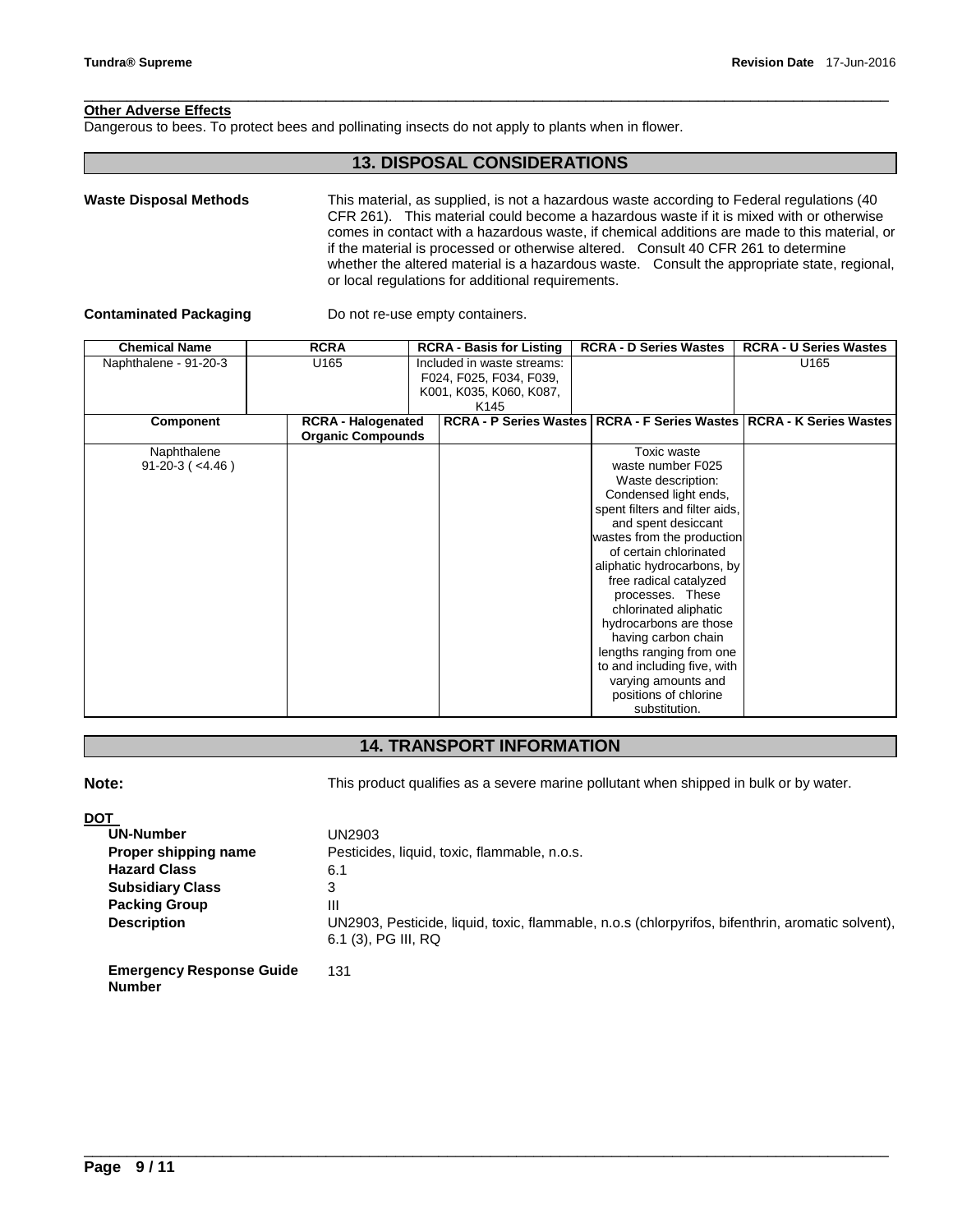# **15. REGULATORY INFORMATION**

\_\_\_\_\_\_\_\_\_\_\_\_\_\_\_\_\_\_\_\_\_\_\_\_\_\_\_\_\_\_\_\_\_\_\_\_\_\_\_\_\_\_\_\_\_\_\_\_\_\_\_\_\_\_\_\_\_\_\_\_\_\_\_\_\_\_\_\_\_\_\_\_\_\_\_\_\_\_\_\_\_\_\_\_\_\_\_\_\_\_\_\_\_

#### **International Inventories TSCA** Exempt

#### **Legend**

**TSCA** - United States Toxic Substances Control Act Section 8(b) Inventory

### **U.S. Federal Regulations**

Section 313 of Title III of the Superfund Amendments and Reauthorization Act of 1986 (SARA). This product contains a chemical or chemicals which are subject to the reporting requirements of the Act and Title 40 of the Code of Federal Regulations, Part 372:

| <b>Chemical Name</b> | <b>CAS-No</b> | Weight % | <b>SARA 313 - Threshold</b><br>Values % |
|----------------------|---------------|----------|-----------------------------------------|
| <b>Bifenthrin</b>    | 82657-04-3    |          | l.U                                     |
| Naphthalene          | 91-20-3       | <4.46    | v.                                      |

#### **SARA 311/312 Hazard Categories**

| <b>Acute Health Hazard</b>               | Yes |
|------------------------------------------|-----|
| <b>Chronic Health Hazard</b>             | Yes |
| <b>Fire Hazard</b>                       | Yes |
| <b>Sudden Release of Pressure Hazard</b> | No. |
| <b>Reactive Hazard</b>                   | Nο  |

#### **Clean Water Act**

This product contains the following substances which are regulated pollutants pursuant to the Clean Water Act (40 CFR 122.21 and 40 CFR 122.42):

| <b>Chemical Name</b> | <b>CWA - Reportable</b><br>Quantities | <b>CWA - Toxic Pollutants</b> | <b>CWA - Priority Pollutants</b> | <b>CWA - Hazardous</b><br><b>Substances</b> |
|----------------------|---------------------------------------|-------------------------------|----------------------------------|---------------------------------------------|
| Chlorpyrifos         | lb                                    |                               |                                  |                                             |
| Naphthalene          | 100 <sub>lb</sub>                     |                               |                                  |                                             |

### **CERCLA**

This material, as supplied, contains one or more substances regulated as a hazardous substance under the Comprehensive Environmental Response Compensation and Liability Act (CERCLA) (40 CFR 302):

| <b>Chemical Name</b> | <b>Hazardous Substances RQs</b> | <b>Extremely Hazardous Substances</b><br><b>RQs</b> | RQ                                        |
|----------------------|---------------------------------|-----------------------------------------------------|-------------------------------------------|
| Chlorpyrifos         | lb                              |                                                     | RQ 1 lb final RQ<br>RQ 0.454 kg final RQ  |
| Naphthalene          | 100 <sub>lb</sub>               |                                                     | RQ 100 lb final RQ<br>RQ 45.4 kg final RQ |

# **U.S. State Regulations**

#### **California Proposition 65**

This product contains the following Proposition 65 chemicals:

| <b>Chemical Name</b> | <b>CAS-No</b> | <b>California Prop. 65</b> |
|----------------------|---------------|----------------------------|
| Naphthalene          | $91 - 20 - 3$ | Carcinogen                 |
| 1.4-Dioxane          | 123-91-1      | Carcinogen                 |
| Acetaldehyde         | 75-07-0       | Carcinogen                 |
| Ethylene oxide       | $75-21-8$     | Carcinogen                 |
|                      |               | Developmental              |
|                      |               | Female Reproductive        |
|                      |               | Male Reproductive          |
| Propylene oxide      | 75-56-9       | Carcinogen                 |